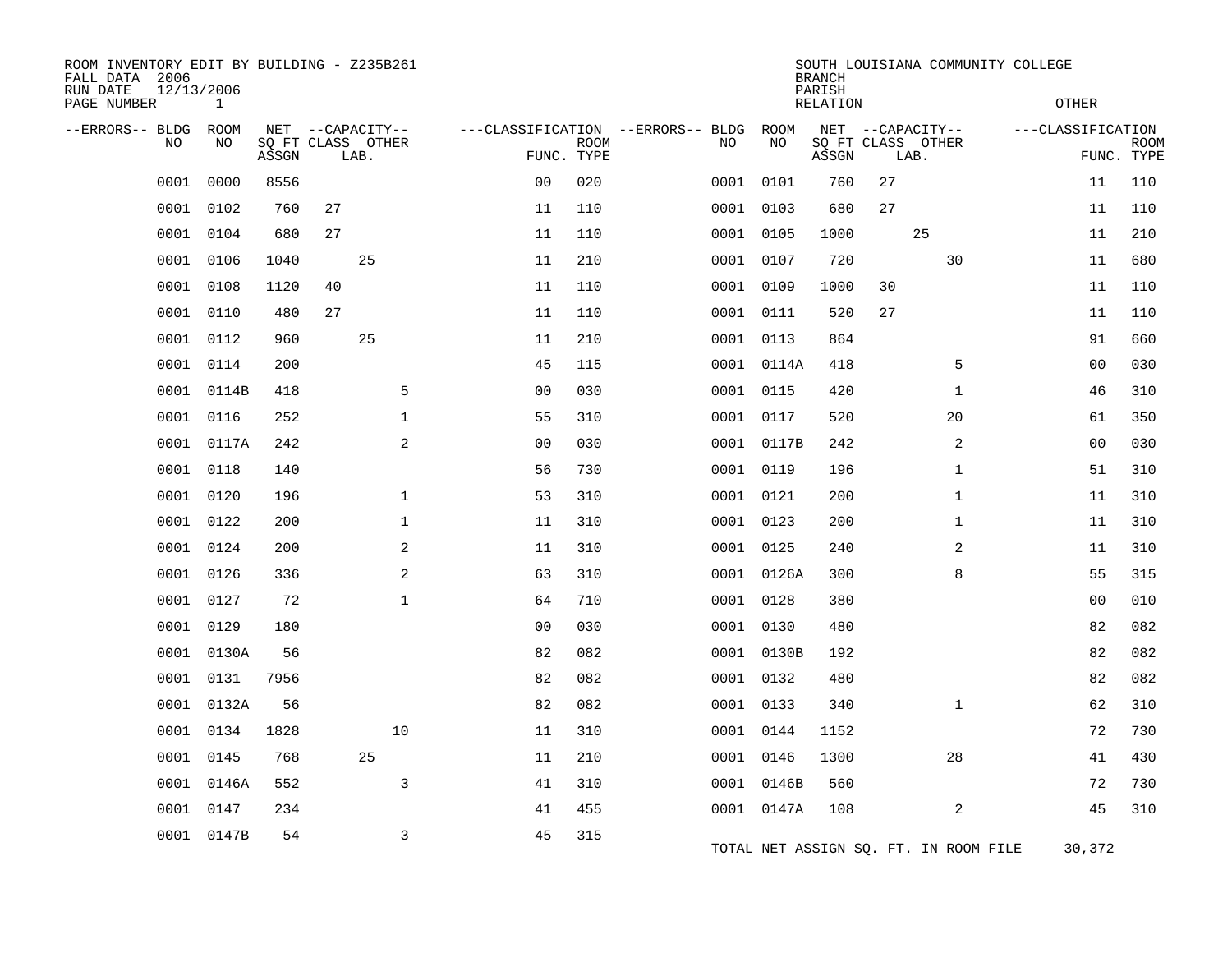| ROOM INVENTORY EDIT BY BUILDING - Z235B261<br>FALL DATA 2006<br>RUN DATE<br>PAGE NUMBER | 12/13/2006<br>2 |       |                                               |                                                      |             |      |                                                        | <b>BRANCH</b><br>PARISH<br>RELATION | SOUTH LOUISIANA COMMUNITY COLLEGE                                              | <b>OTHER</b>                    |                           |  |
|-----------------------------------------------------------------------------------------|-----------------|-------|-----------------------------------------------|------------------------------------------------------|-------------|------|--------------------------------------------------------|-------------------------------------|--------------------------------------------------------------------------------|---------------------------------|---------------------------|--|
| --ERRORS-- BLDG<br><b>NO</b>                                                            | ROOM<br>NO.     | ASSGN | NET --CAPACITY--<br>SQ FT CLASS OTHER<br>LAB. | ---CLASSIFICATION --ERRORS-- BLDG ROOM<br>FUNC. TYPE | <b>ROOM</b> | NO.  | NO<br>TOTAL NUMBER CLASSROOMS<br>TOTAL NUMBER LABS 210 | ASSGN                               | NET --CAPACITY--<br>SQ FT CLASS OTHER<br>LAB.<br>TOTAL NUMBER SPECIAL LABS 220 | ---CLASSIFICATION<br>8<br>$\,4$ | <b>ROOM</b><br>FUNC. TYPE |  |
| 0002                                                                                    | 0P306           | 80    |                                               | 0 <sub>0</sub>                                       | 030         |      | 0002 0000                                              | 35000                               |                                                                                | 00                              | 020                       |  |
| 0002                                                                                    | 0101            | 312   | 7                                             | 0 <sub>0</sub>                                       | 030         |      | 0002 0102                                              | 312                                 | 7                                                                              | 0 <sub>0</sub>                  | 030                       |  |
| 0002                                                                                    | 0104            | 176   | 5                                             | 00                                                   | 030         |      | 0002 0105                                              | 440                                 | 5                                                                              | 62                              | 310                       |  |
| 0002                                                                                    | 0105A           | 140   | 3                                             | 62                                                   | 310         |      | 0002 0105B                                             | 100                                 | 3                                                                              | 62                              | 310                       |  |
| 0002                                                                                    | 0105C           | 80    | 3                                             | 62                                                   | 310         |      | 0002 0105D                                             | 260                                 | 5                                                                              | 62                              | 310                       |  |
| 0002                                                                                    | 0106            | 36    | 3                                             | 0 <sub>0</sub>                                       | 010         |      | 0002 0107                                              | 780                                 | 25                                                                             | 91                              | 660                       |  |
| 0002                                                                                    | 0108            | 37    | 3                                             | 0 <sub>0</sub>                                       | 030         |      | 0002 0109                                              | 884                                 | 25                                                                             | 62                              | 650                       |  |
| 0002                                                                                    | 0109A           | 96    | $\overline{4}$                                | 62                                                   | 310         |      | 0002 0111                                              | 312                                 | $\mathbf{1}$                                                                   | 51                              | 650                       |  |
| 0002                                                                                    | 0112            | 140   |                                               | 0 <sub>0</sub>                                       | 030         |      | 0002 0113                                              | 140                                 | $\mathbf{1}$                                                                   | 71                              | 310                       |  |
| 0002                                                                                    | 0114            | 420   | 4                                             | 62                                                   | 310         |      | 0002 0115                                              | 140                                 | $\mathbf{1}$                                                                   | 63                              | 310                       |  |
| 0002                                                                                    | 0116            | 616   | 5                                             | 0 <sub>0</sub>                                       | 030         |      | 0002 0117                                              | 336                                 | $\mathbf{1}$                                                                   | 63                              | 730                       |  |
| 0002                                                                                    | 0118            | 120   |                                               | 43                                                   | 455         | 0002 | 0119                                                   | 80                                  |                                                                                | 0 <sub>0</sub>                  | 030                       |  |
| 0002<br>9                                                                               | 0120            | 2900  | 30                                            | 41                                                   | 430         |      | 0002 0121                                              | 832                                 | 25                                                                             | 41                              | 220                       |  |
| 0002                                                                                    | 0122            | 2200  | $\mathbf{1}$                                  | 41                                                   | 210         | 0002 | 0124                                                   | 192                                 | 14                                                                             | 41                              | 410                       |  |
| 0002                                                                                    | 0125            | 168   | 12                                            | 41                                                   | 310         |      | 0002 0126                                              | 192                                 | 5                                                                              | 41                              | 410                       |  |
| 0002                                                                                    | 0127            | 160   | 2                                             | 41                                                   | 310         | 0002 | 0128                                                   | 520                                 | 10                                                                             | 41                              | 310                       |  |
| 0002                                                                                    | 0129            | 704   | 16                                            | 41                                                   | 220         |      | 0002 0130                                              | 280                                 | 10                                                                             | 53                              | 315                       |  |
| 0002                                                                                    | 0131            | 112   | $\mathbf{1}$                                  | 53                                                   | 310         |      | 0002 0131A                                             | 48                                  | $\mathbf{1}$                                                                   | 53                              | 315                       |  |
| 0002                                                                                    | 0131B           | 48    | $\mathbf 1$                                   | 53                                                   | 315         |      | 0002 0133                                              | 448                                 | 12                                                                             | 53                              | 315                       |  |
| 0002                                                                                    | 0134            | 240   | 2                                             | 63                                                   | 315         | 0002 | 0135                                                   | 240                                 |                                                                                | 56                              | 315                       |  |
| 0002                                                                                    | 0136            | 124   | $\mathbf 1$                                   | 51                                                   | 310         |      | 0002 0137                                              | 120                                 | $\mathbf{1}$                                                                   | 54                              | 310                       |  |
| 0002                                                                                    | 0138            | 120   | $\mathbf 1$                                   | 54                                                   | 310         | 0002 | 0139                                                   | 124                                 | $\mathbf{1}$                                                                   | 55                              | 310                       |  |
| 0002                                                                                    | 0140            | 168   | $\mathbf 1$                                   | 55                                                   | 310         | 0002 | 0142                                                   | 120                                 | 3                                                                              | 63                              | 310                       |  |
|                                                                                         | 0002 0146       | 146   | 2                                             | 53                                                   | 310         |      | 0002 0148                                              | 140                                 | $\mathbf{1}$                                                                   | 53                              | 310                       |  |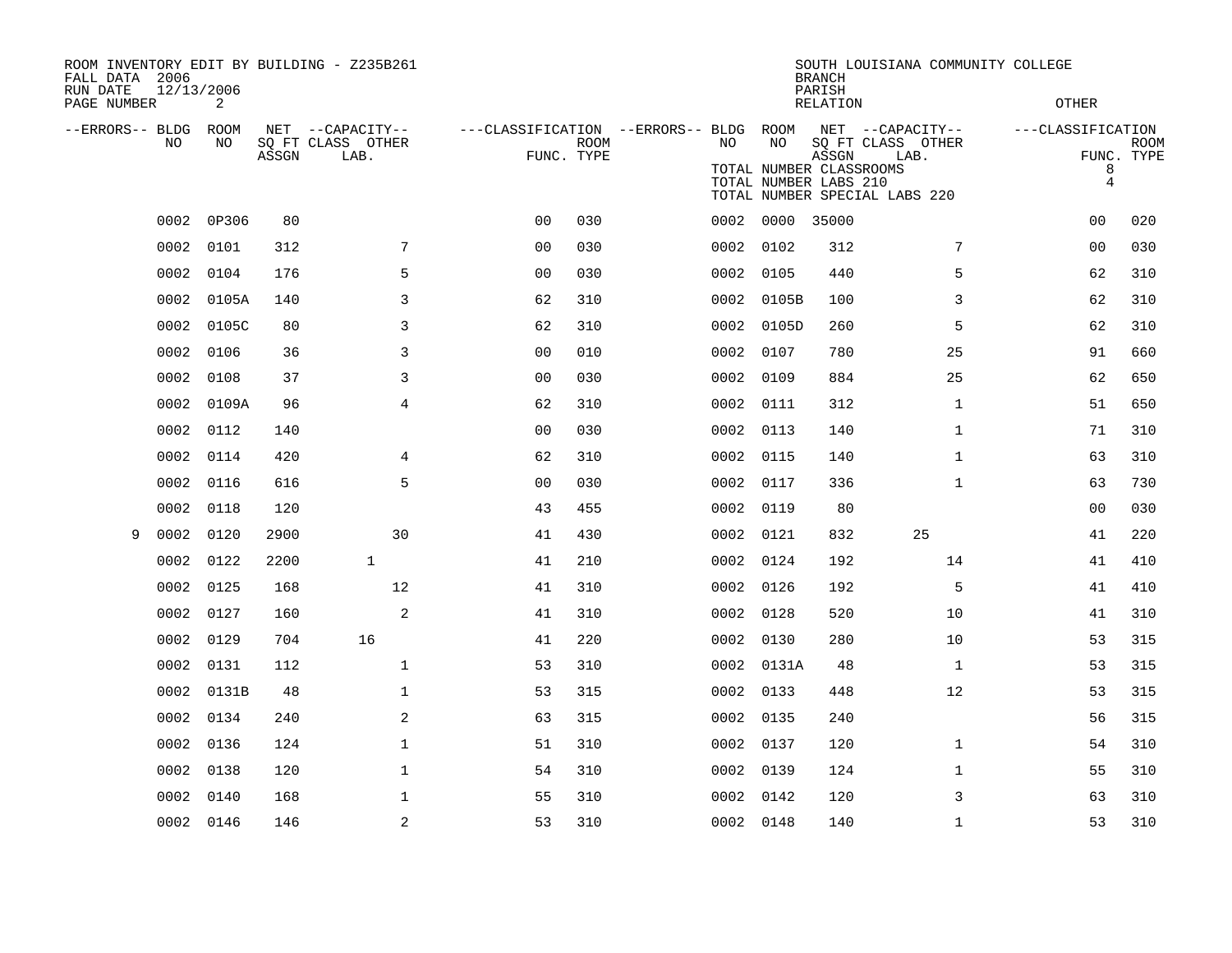| ROOM INVENTORY EDIT BY BUILDING - Z235B261<br>FALL DATA 2006<br>RUN DATE<br>PAGE NUMBER | 12/13/2006 | 3           |       |                                               |              |                                   |                           | SOUTH LOUISIANA COMMUNITY COLLEGE<br><b>BRANCH</b><br>PARISH<br><b>RELATION</b> |           |            |       |                                               |              | <b>OTHER</b>      |                           |  |
|-----------------------------------------------------------------------------------------|------------|-------------|-------|-----------------------------------------------|--------------|-----------------------------------|---------------------------|---------------------------------------------------------------------------------|-----------|------------|-------|-----------------------------------------------|--------------|-------------------|---------------------------|--|
| --ERRORS-- BLDG                                                                         | <b>NO</b>  | ROOM<br>NO. | ASSGN | NET --CAPACITY--<br>SQ FT CLASS OTHER<br>LAB. |              | ---CLASSIFICATION --ERRORS-- BLDG | <b>ROOM</b><br>FUNC. TYPE |                                                                                 | NO        | ROOM<br>NO | ASSGN | NET --CAPACITY--<br>SQ FT CLASS OTHER<br>LAB. |              | ---CLASSIFICATION | <b>ROOM</b><br>FUNC. TYPE |  |
|                                                                                         | 0002       | 0150        | 160   |                                               | $\mathbf{1}$ | 53                                | 310                       |                                                                                 | 0002      | 0151A      | 624   |                                               | 25           | 63                | 350                       |  |
|                                                                                         | 0002       | 0151B       | 624   |                                               | 25           | 63                                | 350                       |                                                                                 | 0002      | 0151C      | 64    |                                               | 3            | 0 <sub>0</sub>    | 030                       |  |
|                                                                                         | 0002       | 0152        | 352   | 10                                            |              | 11                                | 210                       |                                                                                 | 0002      | 0153       | 160   | 10                                            |              | 11                | 210                       |  |
|                                                                                         | 0002       | 0154        | 80    | 3                                             |              | 11                                | 210                       |                                                                                 | 0002      | 0155       | 84    |                                               | $\mathbf{1}$ | 11                | 615                       |  |
|                                                                                         | 0002       | 0156        | 40    |                                               | $\mathbf{1}$ | 0 <sub>0</sub>                    | 030                       |                                                                                 | 0002      | 0157       | 2200  |                                               | 250          | 45                | 610                       |  |
|                                                                                         | 0002       | 0158        | 48    |                                               |              | 11                                | 615                       |                                                                                 |           | 0002 0159  | 64    |                                               |              | 00                | 030                       |  |
|                                                                                         | 0002       | 0160        | 64    |                                               |              | 0 <sub>0</sub>                    | 030                       |                                                                                 | 0002      | 0200       | 312   |                                               | 7            | 00                | 030                       |  |
|                                                                                         | 0002       | 0201        | 312   |                                               | 7            | 0 <sub>0</sub>                    | 030                       |                                                                                 | 0002      | 0204       | 624   |                                               |              | 00                | 030                       |  |
|                                                                                         | 0002       | 0205        | 728   | 27                                            |              | 11                                | 110                       |                                                                                 | 0002      | 0206       | 624   | 27                                            |              | 11                | 110                       |  |
|                                                                                         | 0002       | 0207        | 728   | 27                                            |              | 11                                | 110                       |                                                                                 | 0002      | 0208       | 624   | 27                                            |              | 11                | 110                       |  |
|                                                                                         | 0002       | 0209        | 780   | 27                                            |              | 11                                | 110                       |                                                                                 | 0002      | 0210       | 624   | 27                                            |              | 11                | 215                       |  |
|                                                                                         | 0002       | 0211        | 780   | 27                                            |              | 11                                | 110                       |                                                                                 | 0002      | 0212       | 624   | 27                                            |              | 15                | 110                       |  |
|                                                                                         | 0002       | 0213        | 780   | 27                                            |              | 15                                | 110                       |                                                                                 | 0002      | 0214       | 896   | 27                                            |              | 15                | 110                       |  |
|                                                                                         | 0002       | 0214A       | 24    |                                               |              | 11                                | 115                       |                                                                                 |           | 0002 0215  | 1000  | 25                                            |              | 11                | 210                       |  |
|                                                                                         | 0002       | 0216        | 24    |                                               |              | 0 <sub>0</sub>                    | 010                       |                                                                                 | 0002      | 0217       | 902   | 25                                            |              | 11                | 210                       |  |
|                                                                                         | 0002       | 0218        | 728   | 25                                            |              | 11                                | 110                       |                                                                                 |           | 0002 0218A | 24    |                                               |              | 11                | 115                       |  |
|                                                                                         | 0002       | 0219        | 840   | 25                                            |              | 11                                | 210                       |                                                                                 | 0002 0220 |            | 100   |                                               | $\mathbf{1}$ | 48                | 310                       |  |
|                                                                                         | 0002       | 0221        | 100   |                                               | $\mathbf{1}$ | 48                                | 310                       |                                                                                 | 0002      | 0222       | 100   |                                               | $\mathbf{1}$ | 48                | 310                       |  |
|                                                                                         | 0002       | 0223        | 160   |                                               | 2            | 48                                | 710                       |                                                                                 | 0002 0224 |            | 100   |                                               | $\mathbf{1}$ | 11                | 310                       |  |
|                                                                                         | 0002       | 0225        | 160   |                                               | 2            | 11                                | 310                       |                                                                                 | 0002 0226 |            | 120   |                                               | $\mathbf{1}$ | 61                | 310                       |  |
|                                                                                         | 0002       | 0228        | 120   |                                               | $\mathbf 1$  | 63                                | 310                       |                                                                                 |           | 0002 0230  | 120   |                                               | $\mathbf{1}$ | 61                | 310                       |  |
|                                                                                         | 0002       | 0232        | 60    |                                               |              | 0 <sub>0</sub>                    | 030                       |                                                                                 | 0002 0234 |            | 120   |                                               |              | 63                | 355                       |  |
|                                                                                         | 0002       | 0236        | 224   |                                               | 10           | 63                                | 355                       |                                                                                 | 0002 0238 |            | 144   |                                               | $\mathbf{1}$ | 61                | 310                       |  |
|                                                                                         | 0002       | 0239        | 80    |                                               | $\mathbf{1}$ | 61                                | 310                       |                                                                                 | 0002      | 0240       | 144   |                                               | $\mathbf{1}$ | 61                | 310                       |  |
|                                                                                         | 0002       | 0241        | 80    |                                               | $\mathbf 1$  | 61                                | 310                       |                                                                                 | 0002      | 0242       | 192   |                                               | $\mathbf{1}$ | 61                | 310                       |  |
|                                                                                         | 0002       | 0243        | 80    |                                               |              | 63                                | 315                       |                                                                                 | 0002 0244 |            | 336   |                                               | $\mathbf{1}$ | 61                | 310                       |  |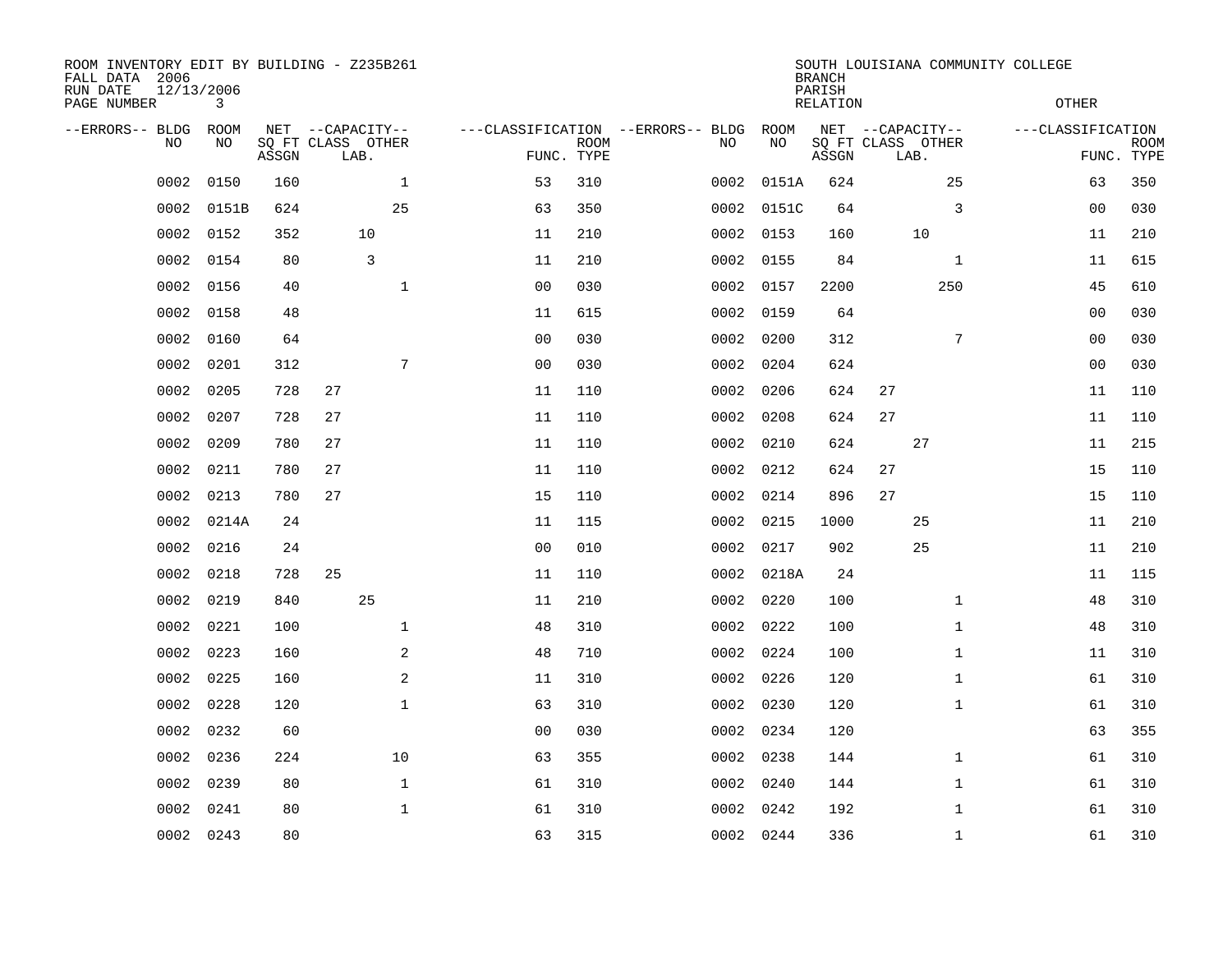| ROOM INVENTORY EDIT BY BUILDING - Z235B261<br>FALL DATA 2006<br>RUN DATE<br>12/13/2006<br>PAGE NUMBER |            |       |    |                                               |                                   |                           |           | <b>BRANCH</b><br>PARISH<br><b>RELATION</b>       |       | SOUTH LOUISIANA COMMUNITY COLLEGE<br><b>OTHER</b>                      |                |                   |                                      |                           |
|-------------------------------------------------------------------------------------------------------|------------|-------|----|-----------------------------------------------|-----------------------------------|---------------------------|-----------|--------------------------------------------------|-------|------------------------------------------------------------------------|----------------|-------------------|--------------------------------------|---------------------------|
| --ERRORS-- BLDG<br>NO                                                                                 | ROOM<br>NO | ASSGN |    | NET --CAPACITY--<br>SQ FT CLASS OTHER<br>LAB. | ---CLASSIFICATION --ERRORS-- BLDG | <b>ROOM</b><br>FUNC. TYPE | NO        | ROOM<br>NO                                       | ASSGN | NET --CAPACITY--<br>SQ FT CLASS OTHER<br>LAB.                          |                | ---CLASSIFICATION |                                      | <b>ROOM</b><br>FUNC. TYPE |
| 0002                                                                                                  | 0244A      | 336   |    | 3                                             | 63                                | 290                       | 0002      | 0245                                             | 96    |                                                                        |                |                   | 63                                   | 315                       |
| 0002                                                                                                  | 0246       | 144   |    | $\mathbf 1$                                   | 11                                | 310                       | 0002      | 0248                                             | 144   |                                                                        | $\mathbf{1}$   |                   | 11                                   | 310                       |
| 0002                                                                                                  | 0251       | 144   |    |                                               | 63                                | 615                       | 0002      | 0252                                             | 280   |                                                                        |                |                   | 0 <sub>0</sub>                       | 030                       |
| 0002                                                                                                  | 0300       | 312   |    | 7                                             | 0 <sub>0</sub>                    | 030                       | 0002      | 0301                                             | 312   |                                                                        | $\overline{7}$ |                   | 00                                   | 030                       |
| 0002                                                                                                  | 0302A      | 96    |    | $\mathbf{1}$                                  | 11                                | 310                       | 0002      | 0302B                                            | 96    |                                                                        | $\mathbf{1}$   |                   | 11                                   | 310                       |
| 0002                                                                                                  | 0302C      | 100   |    | $\mathbf 1$                                   | 11                                | 310                       |           | 0002 0302D                                       | 100   |                                                                        | $\mathbf{1}$   |                   | 11                                   | 310                       |
| 0002                                                                                                  | 0302E      | 100   |    | $\mathbf{1}$                                  | 11                                | 310                       | 0002      | 0302F                                            | 100   |                                                                        | $\mathbf{1}$   |                   | 11                                   | 310                       |
| 0002                                                                                                  | 0302G      | 100   |    | $\mathbf{1}$                                  | 11                                | 310                       |           | 0002 0302H                                       | 100   |                                                                        | $\mathbf{1}$   |                   | 11                                   | 310                       |
| 0002                                                                                                  | 0302J      | 160   |    | 2                                             | 11                                | 310                       | 0002      | 0302K                                            | 100   |                                                                        | $\mathbf{1}$   |                   | 11                                   | 310                       |
| 0002                                                                                                  | 0304       | 72    |    |                                               | 0 <sub>0</sub>                    | 030                       |           | 0002 0310                                        | 896   | 27                                                                     |                |                   | 11                                   | 110                       |
| 0002                                                                                                  | 0312       | 621   |    |                                               | 0 <sub>0</sub>                    | 030                       | 0002 0313 |                                                  | 616   | 25                                                                     |                |                   | 11                                   | 110                       |
| 0002                                                                                                  | 0314       | 988   |    | 20                                            | 11                                | 210                       |           | 0002 0314A                                       | 100   |                                                                        |                |                   | 11                                   | 215                       |
| 0002                                                                                                  | 0315       | 672   | 27 |                                               | 11                                | 110                       | 0002      | 0316                                             | 728   | 27                                                                     |                |                   | 11                                   | 110                       |
| 0002                                                                                                  | 0317       | 672   | 25 |                                               | 11                                | 110                       |           | 0002 0318                                        | 728   | 30                                                                     |                |                   | 11                                   | 110                       |
| 0002                                                                                                  | 0319A      | 700   |    | 25                                            | 11                                | 210                       |           | 0002 0319B                                       | 700   | 20                                                                     |                |                   | 11                                   | 210                       |
| 0002                                                                                                  | 0319C      | 80    |    |                                               | 11                                | 215                       | 0002 0320 |                                                  | 1104  | 30                                                                     |                |                   | 11                                   | 210                       |
| 0002                                                                                                  | 0321       | 728   | 25 |                                               | 11                                | 110                       |           | 0002 0322                                        | 896   | 22                                                                     |                |                   | 11                                   | 210                       |
| 0002                                                                                                  | 0322A      | 80    |    |                                               | 11                                | 215                       |           | 0002 0322B                                       | 64    |                                                                        |                |                   | 11                                   | 215                       |
| 0002                                                                                                  | 0323       | 960   |    | 27                                            | 11                                | 210                       |           | 0002 0323A                                       | 100   |                                                                        |                |                   | 11                                   | 215                       |
| 0002                                                                                                  | 0324       | 728   | 25 |                                               | 11                                | 110                       |           | TOTAL NUMBER CLASSROOMS<br>TOTAL NUMBER LABS 210 |       | TOTAL NET ASSIGN SQ. FT. IN ROOM FILE<br>TOTAL NUMBER SPECIAL LABS 220 |                |                   | 45,568<br>18<br>13<br>$\overline{a}$ |                           |
| 0003                                                                                                  | 0001A      | 130   |    | $\mathbf{1}$                                  | 63                                | 310                       | 0003      | 0001B                                            | 130   |                                                                        | $\mathbf{1}$   |                   | 63                                   | 315                       |
| 0003                                                                                                  | 0001C      | 25    |    |                                               | 63                                | 730                       | 0003      | 0001D                                            | 30    |                                                                        | $\mathbf{1}$   |                   | 63                                   | 315                       |
| 0003                                                                                                  | 0008A      | 375   | 12 |                                               | 45                                | 115                       | 0003      | 0009B                                            | 300   |                                                                        |                |                   | 0 <sub>0</sub>                       | 030                       |
|                                                                                                       | 0003 0009C | 30    |    |                                               | 0 <sub>0</sub>                    | 010                       |           | 0003 0017A                                       | 131   |                                                                        | 5              |                   | 45                                   | 315                       |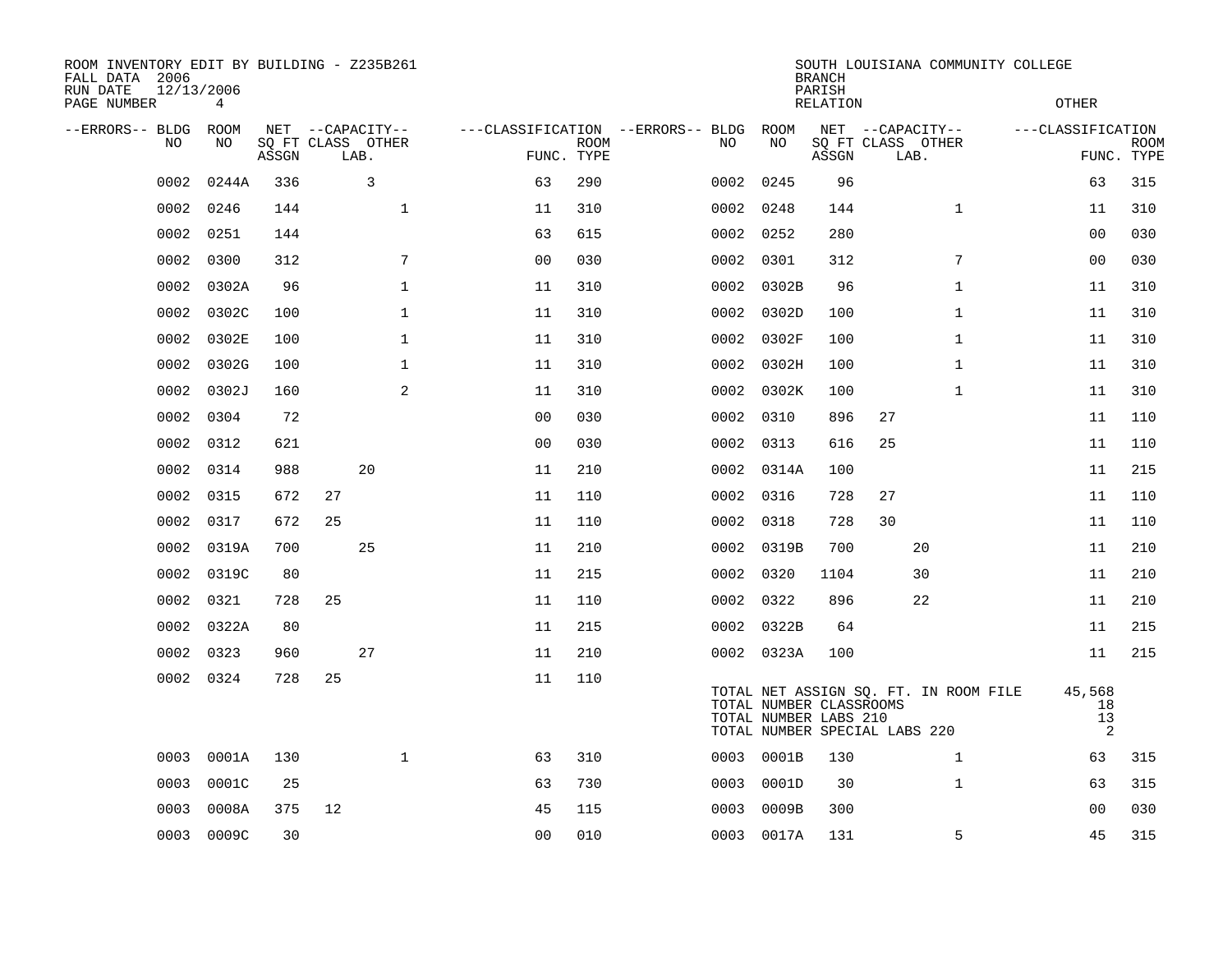| FALL DATA<br>RUN DATE<br>PAGE NUMBER | 2006<br>12/13/2006 | 5          |       | ROOM INVENTORY EDIT BY BUILDING - Z235B261    |                                                 |             |   |      |             | <b>BRANCH</b><br>PARISH<br><b>RELATION</b>       | SOUTH LOUISIANA COMMUNITY COLLEGE                                      |                   | OTHER       |             |
|--------------------------------------|--------------------|------------|-------|-----------------------------------------------|-------------------------------------------------|-------------|---|------|-------------|--------------------------------------------------|------------------------------------------------------------------------|-------------------|-------------|-------------|
| --ERRORS-- BLDG                      | NO.                | ROOM<br>NO | ASSGN | NET --CAPACITY--<br>SQ FT CLASS OTHER<br>LAB. | ---CLASSIFICATION --ERRORS-- BLDG<br>FUNC. TYPE | <b>ROOM</b> |   | NO.  | ROOM<br>NO. | ASSGN                                            | NET --CAPACITY--<br>SO FT CLASS OTHER<br>LAB.                          | ---CLASSIFICATION | FUNC. TYPE  | <b>ROOM</b> |
|                                      |                    | 0003 0101  | 644   | 27                                            | 11                                              | 110         |   |      | 0003 0102   | 644                                              | 27                                                                     |                   | 11          | 110         |
|                                      | 0003               | 0103       | 644   | 27                                            | 11                                              | 110         |   | 0003 | 0104        | 644                                              | 27                                                                     |                   | 81          | 081         |
|                                      | 0003               | 0105       | 644   | 27                                            | 81                                              | 081         |   | 0003 | 0106        | 644                                              | 27                                                                     |                   | 81          | 081         |
|                                      | 0003               | 0107       | 644   | 27                                            | 81                                              | 081         |   | 0003 | 0108        | 644                                              | 27                                                                     |                   | 81          | 081         |
|                                      | 0003               | 0109       | 644   | 27                                            | 81                                              | 081         |   | 0003 | 0110        | 644                                              | 27                                                                     |                   | 81          | 081         |
|                                      | 0003               | 0111       | 644   | 27                                            | 81                                              | 081         |   | 0003 | 0112        | 644                                              | 27                                                                     |                   | 81          | 081         |
|                                      | 0003               | 0113       | 644   | 27                                            | 81                                              | 081         | 9 | 0003 | 0114        | 736                                              | 10                                                                     |                   | 11          | 430         |
|                                      |                    | 0003 0115  | 644   | 27                                            | 81                                              | 081         |   |      | 0003 0116   | 644                                              | 27                                                                     |                   | 81          | 081         |
|                                      |                    | 0003 0117  | 644   | 27                                            | 81                                              | 081         |   |      |             | TOTAL NUMBER CLASSROOMS<br>TOTAL NUMBER LABS 210 | TOTAL NET ASSIGN SQ. FT. IN ROOM FILE<br>TOTAL NUMBER SPECIAL LABS 220 |                   | 11,861<br>3 |             |
|                                      |                    | 0004 0001  | 500   |                                               | 0 <sub>0</sub>                                  | 030         |   |      |             | TOTAL NUMBER CLASSROOMS<br>TOTAL NUMBER LABS 210 | TOTAL NET ASSIGN SQ. FT. IN ROOM FILE<br>TOTAL NUMBER SPECIAL LABS 220 |                   |             |             |